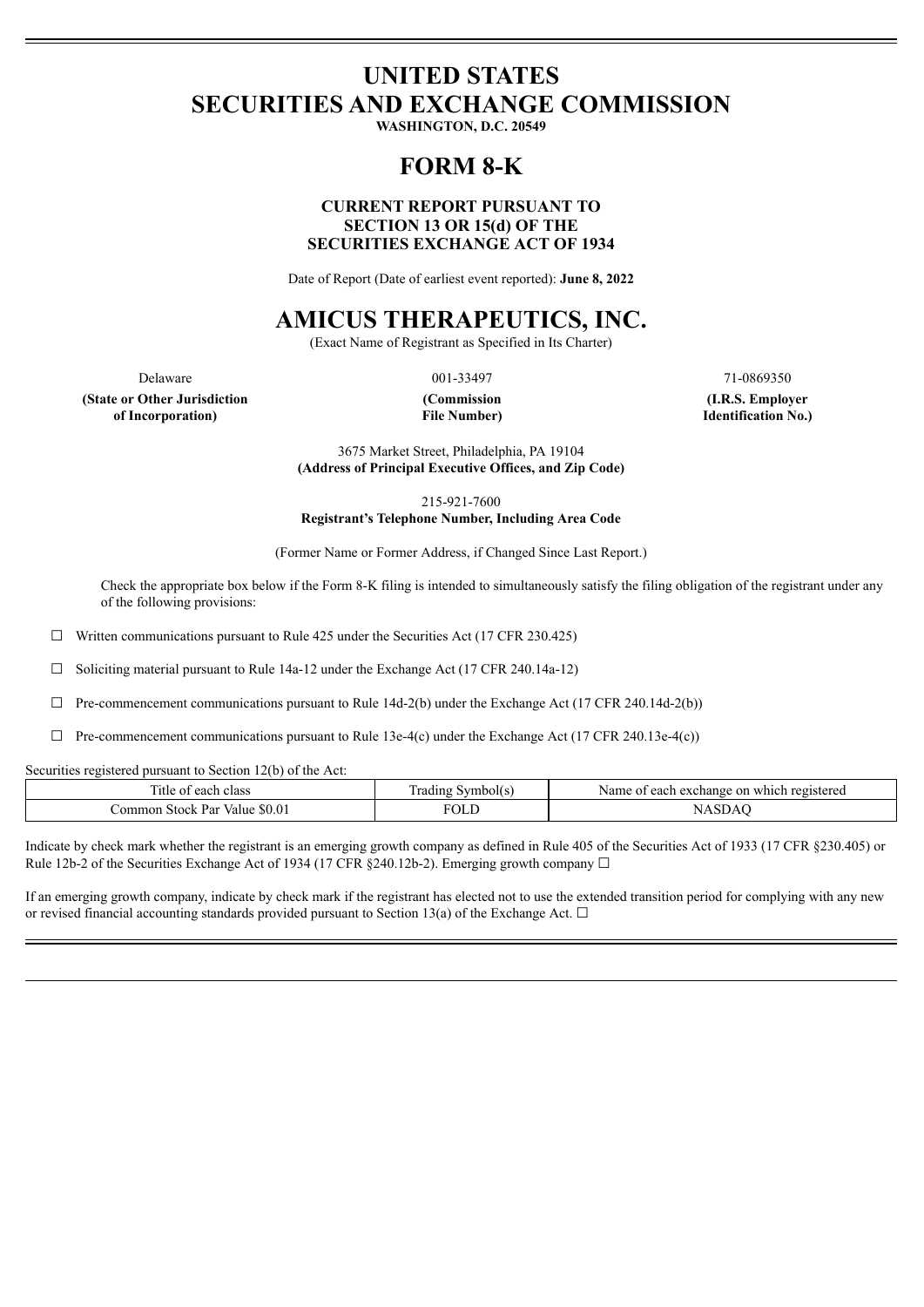### Item 5.02 - Departure of Directors or Certain Officers; Election of Directors; Appointment of Certain Officers; Compensatory Arrangements of **Certain Officers.**

On June 8, 2022, Robert Essner informed Amicus Therapeutics, Inc. (the "Company") that, after ten years of service as a member of the Board of Directors (the "Board"), he will be retiring from the Board, effective June 9, 2022.

#### **Item 5.07 - Submission of Matters to a Vote of Security Holders.**

At the 2022 Annual Meeting of Stockholders of the Company, held on June 9, 2022, the Company's stockholders elected John F. Crowley, Michael A. Kelly, Margaret G. McGlynn, Michael G. Raab, and Glenn P. Sblendorio as Class III directors to serve a three-year term expiring at the 2025 Annual Meeting of Stockholders and until their respective successors have been elected. In addition, the stockholders (i) approved the Amended and Restated 2007 Equity Incentive Plan, (ii) ratified the appointment of Ernst & Young LLP as the Company's independent registered public accounting firm for the fiscal year ending December 31, 2022, and (iii) approved, on an advisory basis, the compensation paid to the Company's named executive officers. The final voting results on these matters were as follows:

**1.** Election of Directors.

|                     |             | Votes      | Broker Non-  |
|---------------------|-------------|------------|--------------|
| Nominee             | Votes For   | Withheld   | <b>Votes</b> |
| John F. Crowley     | 224,863,530 | 10.593.104 | 12,962,475   |
| Michael A. Kelly    | 181,987,922 | 53,468,712 | 12,962,475   |
| Margaret G. McGlynn | 229,712,998 | 5,743,636  | 12,962,475   |
| Michael G. Raab     | 146.213.706 | 89.242.928 | 12,962,475   |
| Glenn P. Shlendorio | 153,289,092 | 82,167,542 | 12,962,475   |

**2.** Approval of the Amended and Restated 2007 Equity Incentive Plan.

| Votes For   | Votes Against | Votes Abstain | Broker Non-Votes |
|-------------|---------------|---------------|------------------|
| 220,829,080 | 10,524,481    | 653,026       | .962,475         |

**3.** Ratification of Ernst & Young LLP as the Company's Independent Registered Public Accounting Firm for the Fiscal Year Ending December 31, 2022.

| Votes For   | Against<br>votes                  | <b>Votes</b><br>Abstain | Broker Non-Votes |
|-------------|-----------------------------------|-------------------------|------------------|
| 246,340,280 | $1 - \alpha$<br>$\Omega T$<br>458 | $\bigcap$<br>101.37     |                  |

**4.** Approval, on an advisory basis, of the Company's executive compensation.

| Votes For   | Votes Against | Abstain<br>Votes | <b>Broker Non-Votes</b> |
|-------------|---------------|------------------|-------------------------|
| 227,895,801 | 5,892,813     | 668,020          | 2.962.475               |